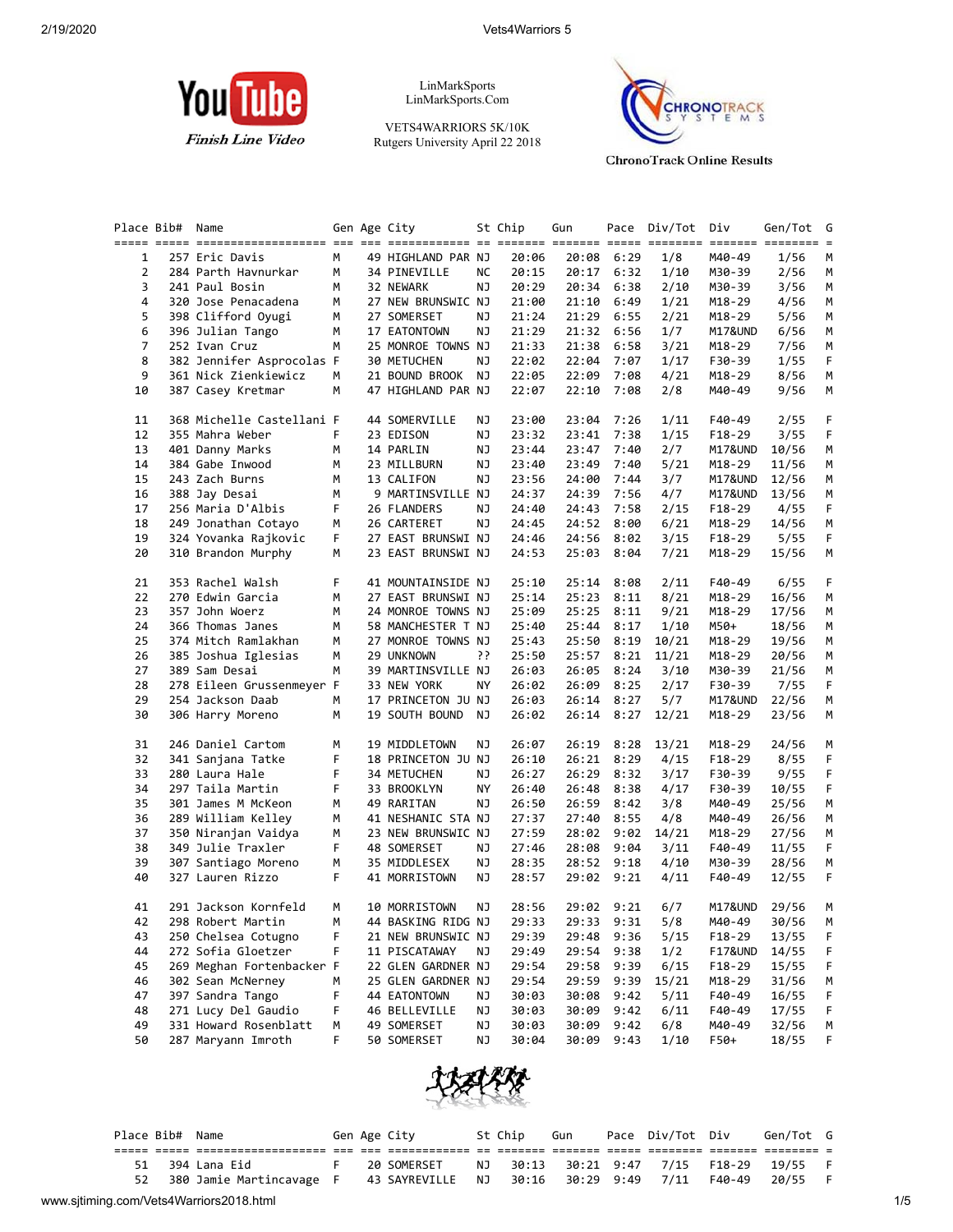| 53  | 283 Agnes Hardy-Boyer  | F  | 51 EASTON          | PA  | 30:38 | 30:42 9:53  |             | 2/10  | F50+       | 21/55 | F  |
|-----|------------------------|----|--------------------|-----|-------|-------------|-------------|-------|------------|-------|----|
| 54  | 235 Kunal Akwalia      | М  | 31 SOMERSET        | ΝJ  | 31:10 | 31:13 10:03 |             | 5/10  | M30-39     | 33/56 | М  |
| 55  | 293 Kelly Larson       | F  | 32 BRICK           | NJ  | 31:36 | 31:44 10:13 |             | 5/17  | F30-39     | 22/55 | F  |
| 56  | 336 Ashaar Sanchez     | F  | 27 NEW BRUNSWIC NJ |     | 31:32 | 31:57 10:17 |             | 8/15  | $F18-29$   | 23/55 | F  |
| 57  | 400 Mariam Abadir      | F. | 35 NORTH BRUNSW NJ |     | 31:51 | 31:58 10:18 |             | 6/17  | F30-39     | 24/55 | F  |
| 58  | 313 Michelle Neumyer   | F  | 36 MILLTOWN        | NJ  | 31:41 | 32:00 10:18 |             | 7/17  | F30-39     | 25/55 | F  |
| 59  | 373 Sean Shoemaker     | М  | 37 MANVILLE        | NJ  | 32:14 | 32:26 10:27 |             | 6/10  | M30-39     | 34/56 | М  |
| 60  | 322 Genesis Poz Diaz   | F. | 25 WEST ROXBURY MA |     | 32:17 | 32:28 10:27 |             | 9/15  | $F18-29$   | 26/55 | F. |
|     |                        |    |                    |     |       |             |             |       |            |       |    |
| 61  | 334 Kirk Russell       | М  | 53 MOUNT HOLLY     | ΝJ  | 32:40 | 32:49 10:34 |             | 2/10  | M50+       | 35/56 | М  |
| 62  | 335 Sherry Russell     | F  | 45 MOUNT HOLLY     | ΝJ  | 32:41 | 32:49 10:34 |             | 8/11  | F40-49     | 27/55 | F  |
| 63  | 395 Alexander Eid      | M  | 18 SOMERSET        | NJ  | 32:41 | 32:50 10:35 |             | 16/21 | M18-29     | 36/56 | М  |
| 64  | 393 Antoine Eid        | M  | 53 SOMERSET        | NJ  | 32:50 | 32:59 10:37 |             | 3/10  | M50+       | 37/56 | М  |
| 65  | 319 Shawn Peaney       | F. | 43 FORKED RIVER NJ |     | 33:23 | 33:34 10:49 |             | 9/11  | F40-49     | 28/55 | F  |
| 66  | 392 Elissar Batour-Eid | F  | 49 SOMERSET        | ΝJ  | 33:28 | 33:37 10:50 |             | 10/11 | F40-49     | 29/55 | F  |
| 67  | 273 Matyas Gloetzer    | М  | 13 PISCATAWAY      | NJ  | 33:41 | 33:46 10:52 |             | 7/7   | M17&UND    | 38/56 | М  |
| 68  | 274 Tamas Gloetzer     | M  | 47 PISCATAWAY      | ΝJ  | 33:57 | 34:02 10:58 |             | 7/8   | M40-49     | 39/56 | M  |
| 69  | 379 Antonio Goncalves  | М  | 21 CLARK           | ΝJ  | 35:30 | 35:52 11:33 |             | 17/21 | M18-29     | 40/56 | М  |
| 70  | 378 Zheng Xu           | M  | 21 FORT LEE        | ΝJ  | 35:29 | 35:52 11:33 |             | 18/21 | M18-29     | 41/56 | М  |
|     |                        |    |                    |     |       |             |             |       |            |       |    |
| 71  | 399 Dennis Penny       | M  | 35 SOMERSET        | NJ  | 35:58 | 36:04 11:37 |             | 7/10  | M30-39     | 42/56 | М  |
| 72  | 286 Enedina Herrera    | F  | 27 NEW BRUNSWIC NJ |     | 36:11 | 36:21 11:42 |             | 10/15 | F18-29     | 30/55 | F  |
| 73  | 318 Jenny Patterson    | F  | 35 JOINT BASE M NJ |     | 36:18 | 36:39 11:48 |             | 8/17  | F30-39     | 31/55 | F  |
| 74  | 312 Sharon Neumyer     | F  | 57 SPOTSWOOD       | ΝJ  | 37:01 | 37:20 12:01 |             | 3/10  | F50+       | 32/55 | F  |
| 75  | 264 Tyler Eddy         | М  | 27 PRINCETON       | ΝJ  | 37:23 | 37:48 12:10 |             | 19/21 | M18-29     | 43/56 | М  |
| 76  | 277 Mark Graham        | М  | 63 PISCATAWAY      | ΝJ  | 38:09 | 38:22 12:21 |             | 4/10  | M50+       | 44/56 | М  |
| 77  | 276 Carol Graham       | F  | 62 PISCATAWAY      | ΝJ  | 38:18 | 38:30 12:24 |             | 4/10  | F50+       | 33/55 | F  |
| 78  | 369 Shirley Castillo   | F. | 32 PISCATAWAY      | ΝJ  | 39:22 | 39:27 12:42 |             | 9/17  | F30-39     | 34/55 | F. |
| 79  | 358 Michael Wolf       | M  | 21 PISCATAWAY      | ΝJ  | 41:13 | 41:19 13:18 |             | 20/21 | M18-29     | 45/56 | М  |
| 80  | 295 Ana Lima           | F  | 21 EAST BRUNSWI NJ |     | 41:12 | 41:19 13:18 |             | 11/15 | F18-29     | 35/55 | F  |
|     |                        |    |                    |     |       |             |             |       |            |       |    |
| 81  | 232 Karen Adrada       | F  | 26 BOUND BROOK     | NJ  | 42:52 | 43:30 14:00 |             | 12/15 | F18-29     | 36/55 | F  |
| 82  | 370 Chinyelu Umeokolo  | F  | 25 PISCATAWAY      | ΝJ  | 42:51 | 43:30 14:01 |             | 13/15 | $F18-29$   | 37/55 | F  |
| 83  | 356 Raymond Weeks      | M  | 62 WAYNE           | NJ  | 43:44 | 44:02 14:11 |             | 5/10  | M50+       | 46/56 | М  |
| 84  | 263 Kaitlin Eddy       | F  | 25 PRINCETON       | NJ  | 43:54 | 44:18 14:16 |             | 14/15 | $F18-29$   | 38/55 | F  |
| 85  | 354 Lucy Walsh         | F  | 70 CLINTON         | NJ  | 43:54 | 44:25 14:18 |             | 5/10  | F50+       | 39/55 | F  |
| 86  | 332 Frank Rossello     | M  | 57 SOMERSET        | ΝJ  | 44:36 | 44:56 14:28 |             | 6/10  | M50+       | 47/56 | M  |
| 87  | 333 Lisa Rossello      | F  | 51 SOMERSET        | NJ  | 44:37 | 44:56 14:28 |             | 6/10  | F50+       | 40/55 | F  |
| 88  | 294 Lauren Leporino    | F  | 35 BRIDGEWATER     | NJ. | 46:41 |             | 46:41 15:02 | 10/17 | F30-39     | 41/55 | F  |
| 89  | 296 Rick Maher         | М  | 47 STATEN ISLAN NY |     | 46:16 | 46:43 15:02 |             | 8/8   | M40-49     | 48/56 | М  |
| 90  | 309 James Murphy       | M  | 58 EAST BRUNSWI NJ |     | 47:05 | 47:19 15:14 |             | 7/10  | M50+       | 49/56 | М  |
| 91  | 311 Stephanie Murphy   | F  | 57 NEW BRUNSWIC NJ |     | 47:06 | 47:20 15:15 |             | 7/10  | F50+       | 42/55 | F  |
| 92  | 377 Suva Shahria       | M  | 22 BORDENTOWN      | NJ  | 47:37 | 48:00 15:27 |             | 21/21 | $M18 - 29$ | 50/56 | М  |
| 93  | 371 Steve Poch         | M  | 79 WHITEHOUSE S NJ |     | 50:19 | 50:36 16:17 |             | 8/10  | M50+       | 51/56 | M  |
| 94  | 372 Suzanne Poch       | F  | 51 WHITEHOUSE S NJ |     | 50:22 | 50:37 16:18 |             | 8/10  | F50+       | 43/55 | F  |
| 95  | 343 Adrea Tejada       | F  | 34 PISCATAWAY      | ΝJ  | 50:38 | 50:58 16:25 |             | 11/17 | F30-39     | 44/55 | F  |
| 96  | 328 Matthew Rodman     | М  | 33 NEPTUNE         | ΝJ  | 53:58 | 54:15 17:28 |             | 8/10  | M30-39     | 52/56 | М  |
| 97  | 329 Heather Rodman     | F  | 34 NEPTUNE         | ΝJ  | 53:58 | 54:15 17:28 |             | 12/17 | F30-39     | 45/55 | F  |
| 98  | 255 Julie Daigle       | F  | 50 SOMERSET        | NJ  | 53:59 | 54:16 17:28 |             | 9/10  | F50+       | 46/55 | F  |
| 99  | 381 Jennifer Oseguera  | F. | 33 PHILLIPSBURG NJ |     | 54:18 | 54:36 17:35 |             | 13/17 | F30-39     | 47/55 | F  |
| 100 | 290 Brian Kim          | M  | 39 PHILLIPSBURG NJ |     | 54:17 | 54:36 17:35 |             | 9/10  | M30-39     | 53/56 | M  |
|     |                        |    |                    |     |       |             |             |       |            |       |    |



| Place Bib# | Name                      |    | Gen Age City       |     | St Chip | Gun                 | Pace        | Div/Tot | Div      | Gen/Tot G |   |
|------------|---------------------------|----|--------------------|-----|---------|---------------------|-------------|---------|----------|-----------|---|
|            |                           |    |                    |     |         |                     |             |         |          |           |   |
| 101        | 247 Thomas Chen           | м  | 56 PRINCETON JU NJ |     | 54:40   | 55:07 17:45         |             | 9/10    | M50+     | 54/56     | M |
| 102        | 316 Shreena Patel         | F. | 30 BETHESDA        | MD  | 54:57   |                     | 55:17 17:48 | 14/17   | F30-39   | 48/55     |   |
| 103        | 234 Hiral Akwalia         | F. | 31 SOMERSET        | NJ. | 54:57   |                     | 55:18 17:48 | 15/17   | F30-39   | 49/55     |   |
| 104        | 317 Chandni Patel         | F  | 32 PINEVILLE       | NC. | 54:58   |                     | 55:18 17:48 | 16/17   | F30-39   | 50/55     |   |
| 105        | 340 Courtney Stanzione F  |    | 36 SOMERSET        | NJ. | 55:28   |                     | 55:28 17:51 | 17/17   | F30-39   | 51/55     |   |
| 106        | 338 Dominick Stanzione M  |    | 37 SOMERSET        | NJ. | 55:05   |                     | 55:28 17:52 | 10/10   | M30-39   | 55/56     | M |
| 107        | 339 Ella Rose Stanzione F |    | 7 SOMERSET         | NJ. | 55:05   |                     | 55:29 17:52 | 2/2     | F17&UND  | 52/55     |   |
| 108        | 363 Susan Zienkiewicz     | F  | 52 BOUND BROOK     | NJ. | 55:20   |                     | 55:32 17:53 | 10/10   | F50+     | 53/55     |   |
| 109        | 344 Vanessa Tepedino      | F. | 40 HILLSBOROUGH NJ |     | 55:08   |                     | 55:32 17:53 | 11/11   | F40-49   | 54/55     |   |
| 110        | 362 Devon Zienkiewicz     | F. | 23 BOUND BROOK     | NJ  | 55:21   |                     | 55:32 17:53 | 15/15   | $F18-29$ | 55/55     |   |
| 111        | 288 Dan Izzo              | м  | 50 BASKING RIDG NJ |     |         | 59:51 1:00:14 19:24 |             | 10/10   | M50+     | 56/56     | M |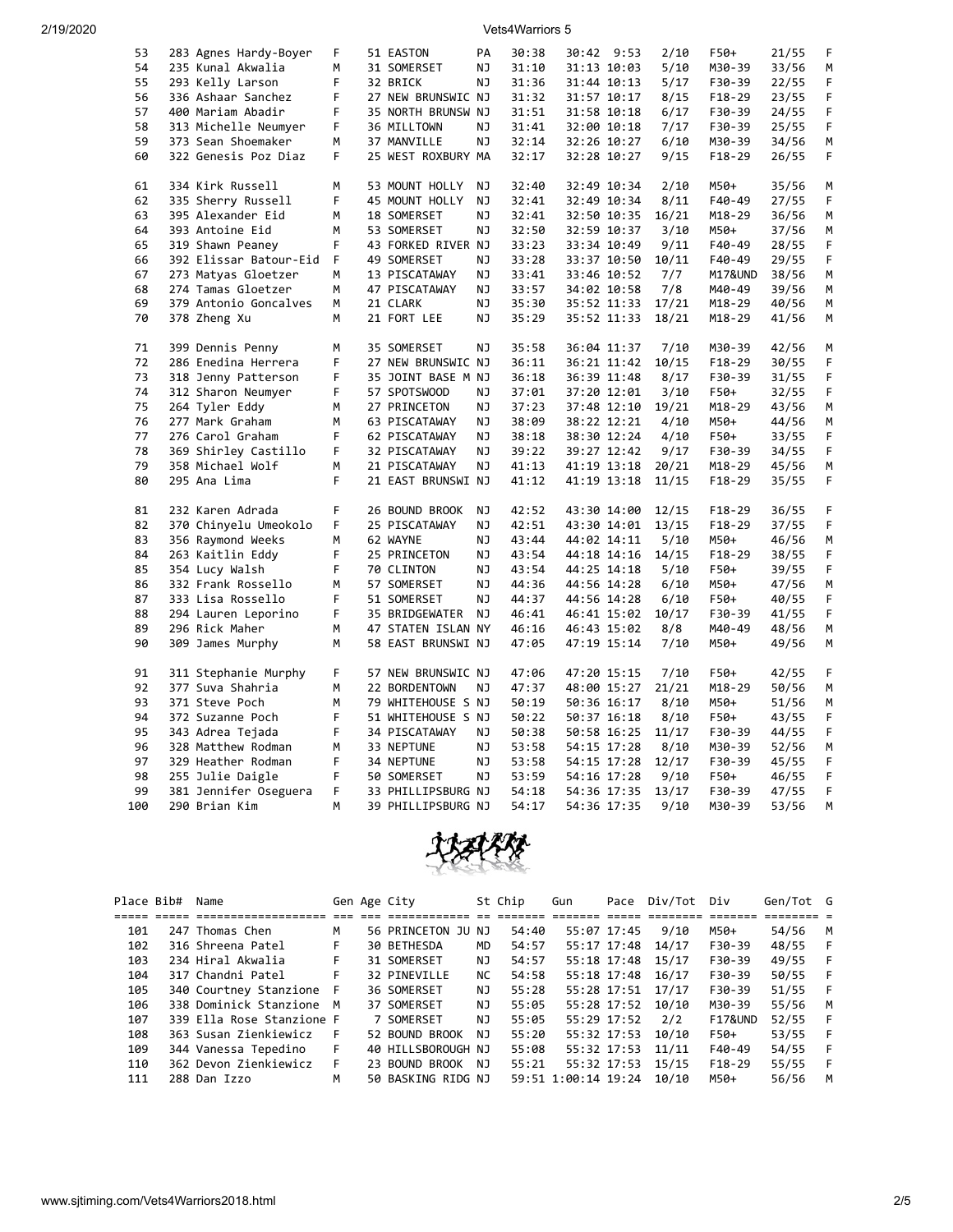

### OVERALL WINNERS - 5K

#### TOP MALE FINISHERS

| Place Bib#    | Name                 | Ag City            |     | St Chip | Gun   |  |
|---------------|----------------------|--------------------|-----|---------|-------|--|
|               |                      |                    |     |         |       |  |
|               | 257 Eric Davis       | 49 HIGHLAND PAR NJ |     | 20:06   | 20:08 |  |
| $\mathcal{P}$ | 284 Parth Havnurkar  | 34 PINEVILLE       | NC. | 20:15   | 20:17 |  |
| 3             | 241 Paul Bosin       | 32 NEWARK          | NJ. | 20:29   | 20:34 |  |
| 4             | 320 Jose Penacadena  | 27 NEW BRUNSWIC NJ |     | 21:00   | 21:10 |  |
| 5.            | 398 Clifford Oyugi   | 27 SOMERSET        | NJ. | 21:24   | 21:29 |  |
| 6             | 396 Julian Tango     | 17 EATONTOWN       | NJ  | 21:29   | 21:32 |  |
| 7             | 252 Ivan Cruz        | 25 MONROE TOWNS NJ |     | 21:33   | 21:38 |  |
| 8             | 361 Nick Zienkiewicz | 21 BOUND BROOK     | NJ  | 22:05   | 22:09 |  |
| 9             | 387 Casey Kretmar    | 47 HIGHLAND PAR NJ |     | 22:07   | 22:10 |  |
|               |                      |                    |     |         |       |  |

### TOP FEMALE FINISHERS

| Place Bib#   | Name                                  | Ag City            |    | St Chip | Gun   |
|--------------|---------------------------------------|--------------------|----|---------|-------|
|              |                                       |                    |    |         |       |
| 1            | 382 Jennifer Asprocolas 30 METUCHEN   |                    | ΝJ | 22:02   | 22:04 |
| $\mathbf{2}$ | 368 Michelle Castellani 44 SOMERVILLE |                    | NJ | 23:00   | 23:04 |
| 3            | 355 Mahra Weber                       | 23 EDISON          | NJ | 23:32   | 23:41 |
| 4            | 256 Maria D'Albis                     | 26 FLANDERS        | NJ | 24:40   | 24:43 |
| 5.           | 324 Yovanka Rajkovic                  | 27 EAST BRUNSWI NJ |    | 24:46   | 24:56 |
| 6            | 353 Rachel Walsh                      | 41 MOUNTAINSIDE NJ |    | 25:10   | 25:14 |
| 7            | 278 Eileen Grussenmeyer 33 NEW YORK   |                    | ΝY | 26:02   | 26:09 |
| 8            | 341 Sanjana Tatke                     | 18 PRINCETON JU NJ |    | 26:10   | 26:21 |
| 9            | 280 Laura Hale                        | 34 METUCHEN        | NJ | 26:27   | 26:29 |



#### ---------------------------------------------------------------------------- TEAM RESULTS

#### ----------------------------------------------------------------------------

## 1. 1:13:11 SANOFI VET( 24:24)

|     | :===================== |                                                        |      |  |  |  |  |  |
|-----|------------------------|--------------------------------------------------------|------|--|--|--|--|--|
|     | 1 20:17                | 284 Parth Havnurkar                                    | M 34 |  |  |  |  |  |
|     | $2 \t 25:14$           | 353 Rachel Walsh                                       | F 41 |  |  |  |  |  |
|     |                        | 3 27:40 289 William Kelley                             | M 41 |  |  |  |  |  |
| 4 ( |                        | 30:42) 283 Agnes Hardy-Boyer                           | F 51 |  |  |  |  |  |
|     |                        | 2. 1:18:47 ARMY ROTC (26:16)<br>=====================  |      |  |  |  |  |  |
|     | $1 \t26:14$            | 254 Jackson Daab                                       | M 17 |  |  |  |  |  |
|     |                        | 2 26:14 306 Harry Moreno                               | M 19 |  |  |  |  |  |
|     |                        | 3 26:19 246 Daniel Cartom                              | M 19 |  |  |  |  |  |
| 4 ( |                        | 26:21) 341 Sanjana Tatke                               | F 18 |  |  |  |  |  |
|     |                        |                                                        |      |  |  |  |  |  |
|     |                        | 3. 1:22:54 RU PAVE (27:38)<br>====================     |      |  |  |  |  |  |
| 1   | 21:10                  | 320 Jose Penacadena                                    | M 27 |  |  |  |  |  |
|     |                        | 2 25:23 270 Edwin Garcia                               | M 27 |  |  |  |  |  |
|     |                        | 3 36:21 286 Enedina Herrera                            | F 27 |  |  |  |  |  |
|     |                        | 4 (43:30) 232 Karen Adrada                             | F 26 |  |  |  |  |  |
|     |                        | 4. 1:55:36 SAS ADVISI( 38:32)<br>===================== |      |  |  |  |  |  |
| 1   |                        |                                                        |      |  |  |  |  |  |
| 2   | 28:08<br>32:00         | 349 Julie Traxler F 48<br>313 Michelle Neumyer F 36    |      |  |  |  |  |  |

# 4 ( 55:28) 338 Dominick Stanzione M 37

## 5. 1:59:42 FIRE & ICE( 39:54)

#### ==================== 1 25:03 310 Brandon Murphy M 23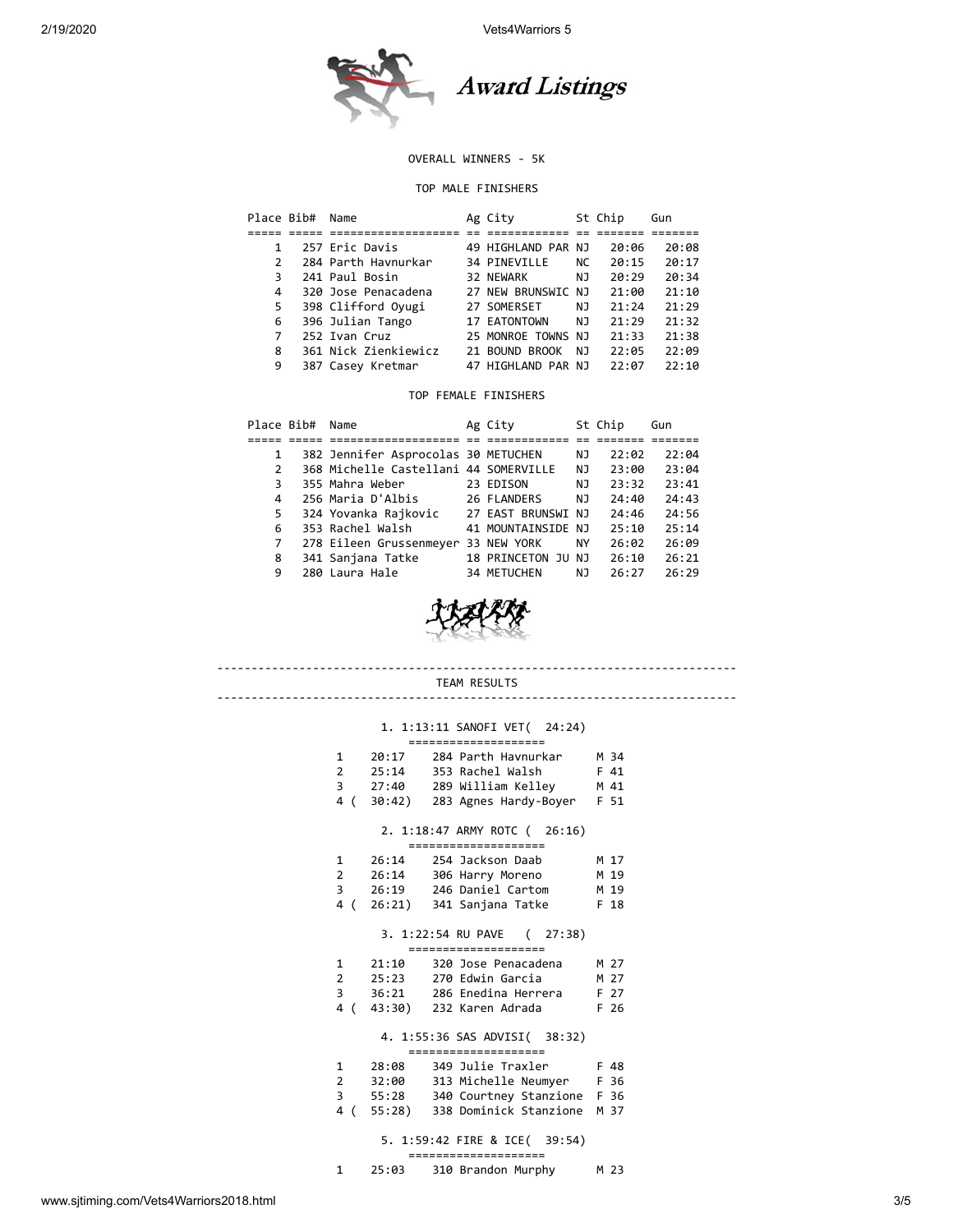| 47:19 | 309 James Murphy     | M 58 |
|-------|----------------------|------|
| 47:20 | 311 Stephanie Murphy | F 57 |

#### 6. 1:59:44 APARTMENT ( 39:55) ====================

| 35:52 | 379 Antonio Goncalves | M 21 |
|-------|-----------------------|------|
| 35:52 | 378 Zheng Xu          | M 21 |
| 48:00 | 377 Suva Shahria      | M 22 |



#### VETS4WARRIORS 5K AGE-GROUP RESULTS

# MALE AGE GROUP: 1 - 17 (3 WINNERS)

|              | Place Bib# Name |                  | Age City           |     | St Gun |  |
|--------------|-----------------|------------------|--------------------|-----|--------|--|
|              |                 |                  |                    |     |        |  |
| $\mathbf{1}$ |                 | 396 Julian Tango | 17 EATONTOWN       | NJ. | 21:32  |  |
| $\mathbf{2}$ |                 | 401 Danny Marks  | 14 PARLIN          | NJ. | 23:47  |  |
| 3            |                 | 243 Zach Burns   | 13 CALIFON         | NJ. | 24:00  |  |
| 4            |                 | 388 Jay Desai    | 9 MARTINSVILLE NJ  |     | 24:39  |  |
| 5.           |                 | 254 Jackson Daab | 17 PRINCETON JU NJ |     | 26:14  |  |
|              |                 |                  |                    |     |        |  |

FEMALE AGE GROUP: 1 - 17 (3 WINNERS)

| Place Bib# Name |                         | Age City      |     | St Gun |
|-----------------|-------------------------|---------------|-----|--------|
|                 |                         |               |     |        |
|                 | 1 272 Sofia Gloetzer    | 11 PTSCATAWAY | N T | 79:54  |
|                 | 339 Ella Rose Stanzione | 7 SOMFRSFT    | N T | 55.29  |

MALE AGE GROUP: 18 - 29 (3 WINNERS)

|              | Place Bib# Name |                      | Age City           |     | St Gun |
|--------------|-----------------|----------------------|--------------------|-----|--------|
|              |                 |                      |                    |     |        |
| $\mathbf{1}$ |                 | 320 Jose Penacadena  | 27 NEW BRUNSWIC NJ |     | 21:10  |
| 2            |                 | 398 Clifford Oyugi   | 27 SOMERSET        | NJ. | 21:29  |
| 3            |                 | 252 Ivan Cruz        | 25 MONROE TOWNS NJ |     | 21:38  |
| 4            |                 | 361 Nick Zienkiewicz | 21 BOUND BROOK     | N J | 22:09  |
| 5.           |                 | 384 Gabe Inwood      | 23 MILLBURN        | NJ. | 23:49  |

## FEMALE AGE GROUP: 18 - 29 (3 WINNERS)

|              | Place Bib# Name |                         | Age City           |     | St Gun |
|--------------|-----------------|-------------------------|--------------------|-----|--------|
|              |                 |                         |                    |     |        |
| $\mathbf{1}$ |                 | 256 Maria D'Albis       | 26 FLANDERS        | N J | 24:43  |
| 2            |                 | 324 Yovanka Rajkovic    | 27 EAST BRUNSWI NJ |     | 24:56  |
| 3            |                 | 341 Sanjana Tatke       | 18 PRINCETON JU NJ |     | 26:21  |
| 4            |                 | 250 Chelsea Cotugno     | 21 NEW BRUNSWIC NJ |     | 29:48  |
|              | 5.              | 269 Meghan Fortenbacker | 22 GLEN GARDNER NJ |     | 29:58  |

MALE AGE GROUP: 30 - 39 (3 WINNERS)

|              | Place Bib# Name |                     | Age City           |     | St Gun |
|--------------|-----------------|---------------------|--------------------|-----|--------|
|              |                 |                     |                    |     |        |
| 1            |                 | 389 Sam Desai       | 39 MARTINSVILLE NJ |     | 26:05  |
| <sup>2</sup> |                 | 307 Santiago Moreno | 35 MIDDLESEX       | NJ. | 28:52  |
| 3            |                 | 235 Kunal Akwalia   | 31 SOMERSET        | NJ. | 31:13  |
| 4            |                 | 373 Sean Shoemaker  | 37 MANVILLE        | NJ. | 32:26  |
| 5.           |                 | 399 Dennis Penny    | 35 SOMERSET        | NJ. | 36:04  |

#### FEMALE AGE GROUP: 30 - 39 (3 WINNERS)

|               | Place Bib# Name |                           | Age City           |     | St Gun |
|---------------|-----------------|---------------------------|--------------------|-----|--------|
|               |                 |                           |                    |     |        |
|               |                 | 1 278 Eileen Grussenmeyer | 33 NEW YORK        | NY  | 26:09  |
| $\mathcal{P}$ |                 | 280 Laura Hale            | 34 METUCHEN        | NJ. | 26:29  |
| 3             |                 | 297 Taila Martin          | 33 BROOKLYN        | NY  | 26:48  |
| 4             |                 | 293 Kelly Larson          | 32 BRICK           | N J | 31:44  |
| 5.            |                 | 400 Mariam Abadir         | 35 NORTH BRUNSW NJ |     | 31:58  |

MALE AGE GROUP: 40 - 49 (3 WINNERS)